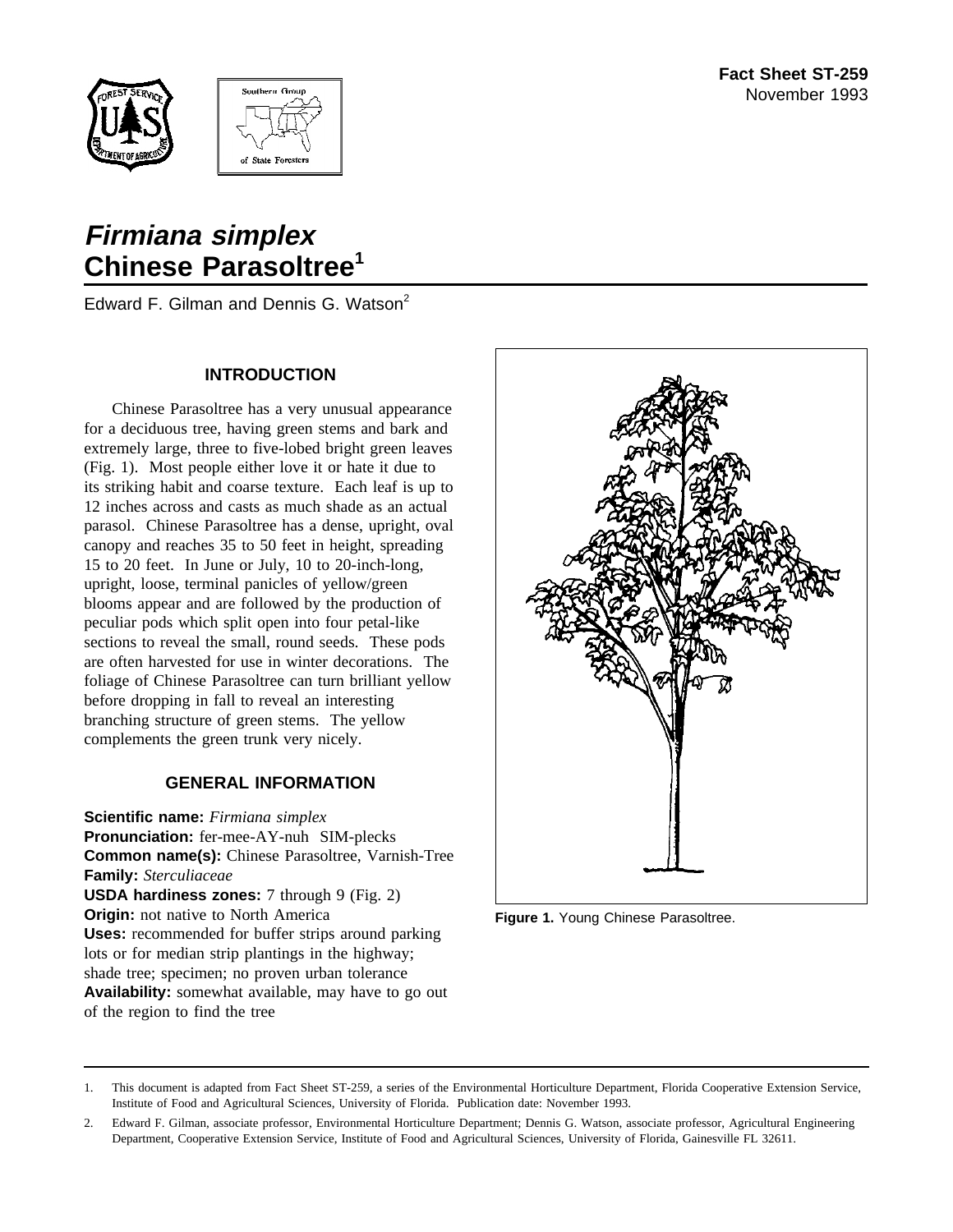

**Figure 2.** Shaded area represents potential planting range.

## **DESCRIPTION**

**Height:** 30 to 50 feet **Spread:** 15 to 30 feet **Crown uniformity:** irregular outline or silhouette **Crown shape:** oval; upright **Crown density:** moderate **Growth rate:** fast **Texture:** coarse

# **Foliage**

Leaf arrangement: alternate (Fig. 3) **Leaf type:** simple **Leaf margin:** lobed; undulate **Leaf shape:** star-shaped **Leaf venation:** palmate **Leaf type and persistence:** deciduous **Leaf blade length:** 8 to 12 inches; 4 to 8 inches **Leaf color:** green **Fall color:** yellow **Fall characteristic:** showy

## **Flower**

**Flower color:** white; yellow **Flower characteristics:** showy; summer flowering

## **Fruit**

**Fruit shape:** elongated; oval **Fruit length:** < .5 inch **Fruit covering:** dry or hard **Fruit color:** green; tan **Fruit characteristics:** does not attract wildlife; fruit, twigs, or foliage cause significant litter; persistent on the tree; showy

# **Trunk and Branches**

**Trunk/bark/branches:** bark is thin and easily damaged from mechanical impact; grow mostly upright and will not droop; showy trunk; should be grown with a single leader; no thorns

**Pruning requirement:** requires pruning to develop strong structure

**Breakage:** susceptible to breakage either at the crotch due to poor collar formation, or the wood itself is weak and tends to break

**Current year twig color:** green; gray